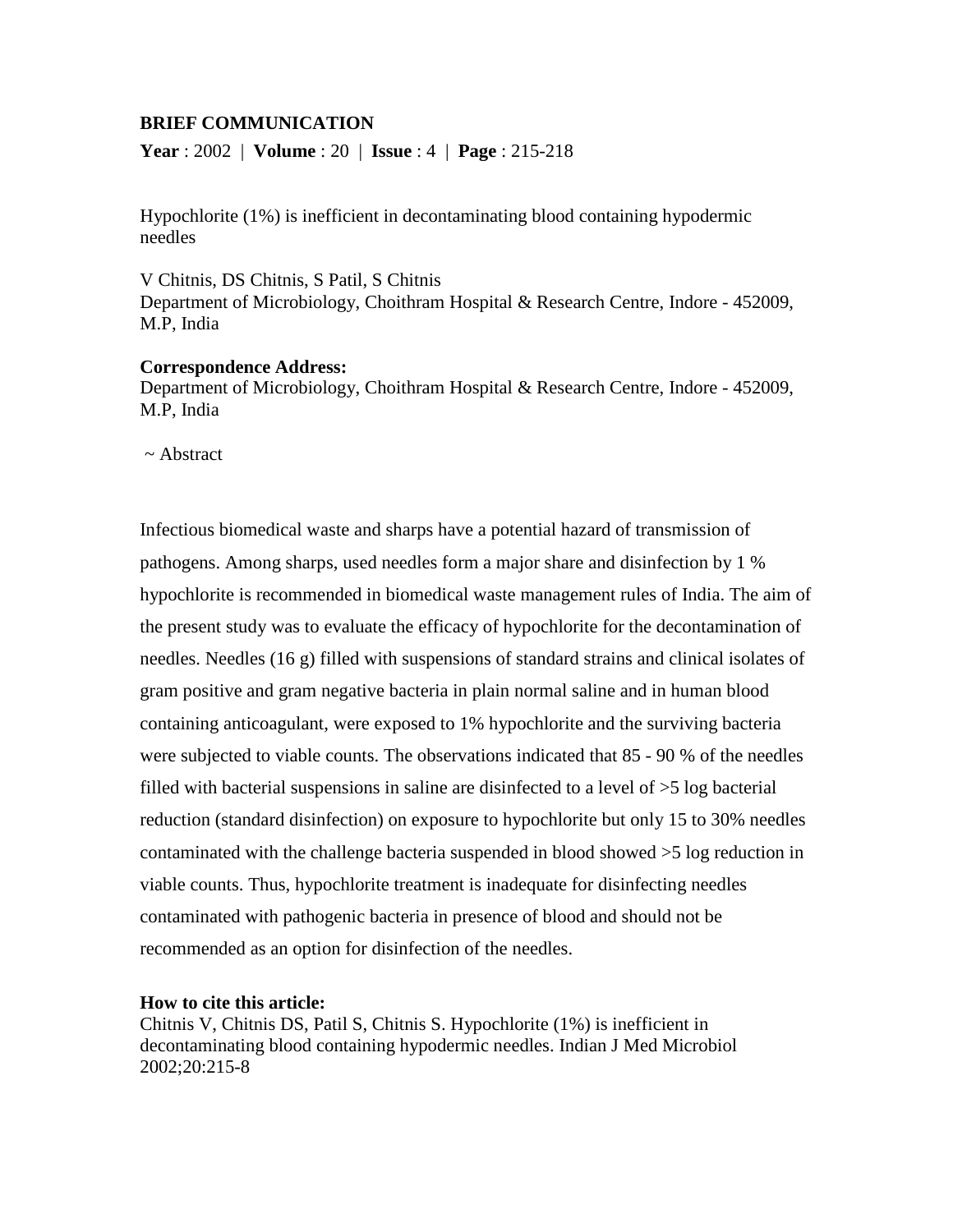#### **How to cite this URL:**

Chitnis V, Chitnis DS, Patil S, Chitnis S. Hypochlorite (1%) is inefficient in decontaminating blood containing hypodermic needles. Indian J Med Microbiol [serial online] 2002 [cited 2011 May 19];20:215-8. Available from: <http://www.ijmm.org/text.asp?2002/20/4/215/6960>

The biomedical waste has recently emerged as an issue of major concern to hospitals, nursing homes, environmental law enforcement agencies, media and general public. Medical waste generated in hospital can be a serious health hazard for the patients in the hospital, hospital staff and if reaches to the community, can become a community health hazard. In order to control this biohazard MOEF (Ministry of Environment and Forests) enacted the Biomedical waste rules (BMW) 1998.<sup>[1]</sup> The sharps and specifically needles have been given special emphasis since needle stick injuries during handling or medical procedures have the potential to transmit blood borne infections. The diseases that can be transmitted include AIDS, hepatitis B, hepatitis C, malaria and many other bacterial and viral diseases[.\[2\]](http://www.ijmm.org/article.asp?issn=0255-0857;year=2002;volume=20;issue=4;spage=215;epage=218;aulast=Chitnis#ref2#ref2)

The sharps are to be disposed in special coloured puncture proof containers. The treatment options suggested by BMW rules are chemical disinfection with 1% hypochlorite or autoclaving or microwaving. The needles are to be mutilated after treatment. The rules also recommend monitoring of chemical disinfection from time to time. However, there is no data available on monitoring of chemical disinfection of needles.

Hypodermic needles range in length from 1 to 6 inches and thickness of 24 to 16 g are used for a number of clinical procedures in a hospital setup. In case of hypodermic needles which are attached to plastic or rubber tubing, the usual practice in Indian setups is to just cut the needle portion and immerse the needles in 1% sodium hypochlorite. The other needles after use are either directly added to hypochlorite containers or mutilated by cutting part of the needle mechanically in needle cutters or by burning the tip portions in electric needle destroyers before immersing in hypochlorite solutions. The studie[s\[3\]](http://www.ijmm.org/article.asp?issn=0255-0857;year=2002;volume=20;issue=4;spage=215;epage=218;aulast=Chitnis#ref3#ref3) with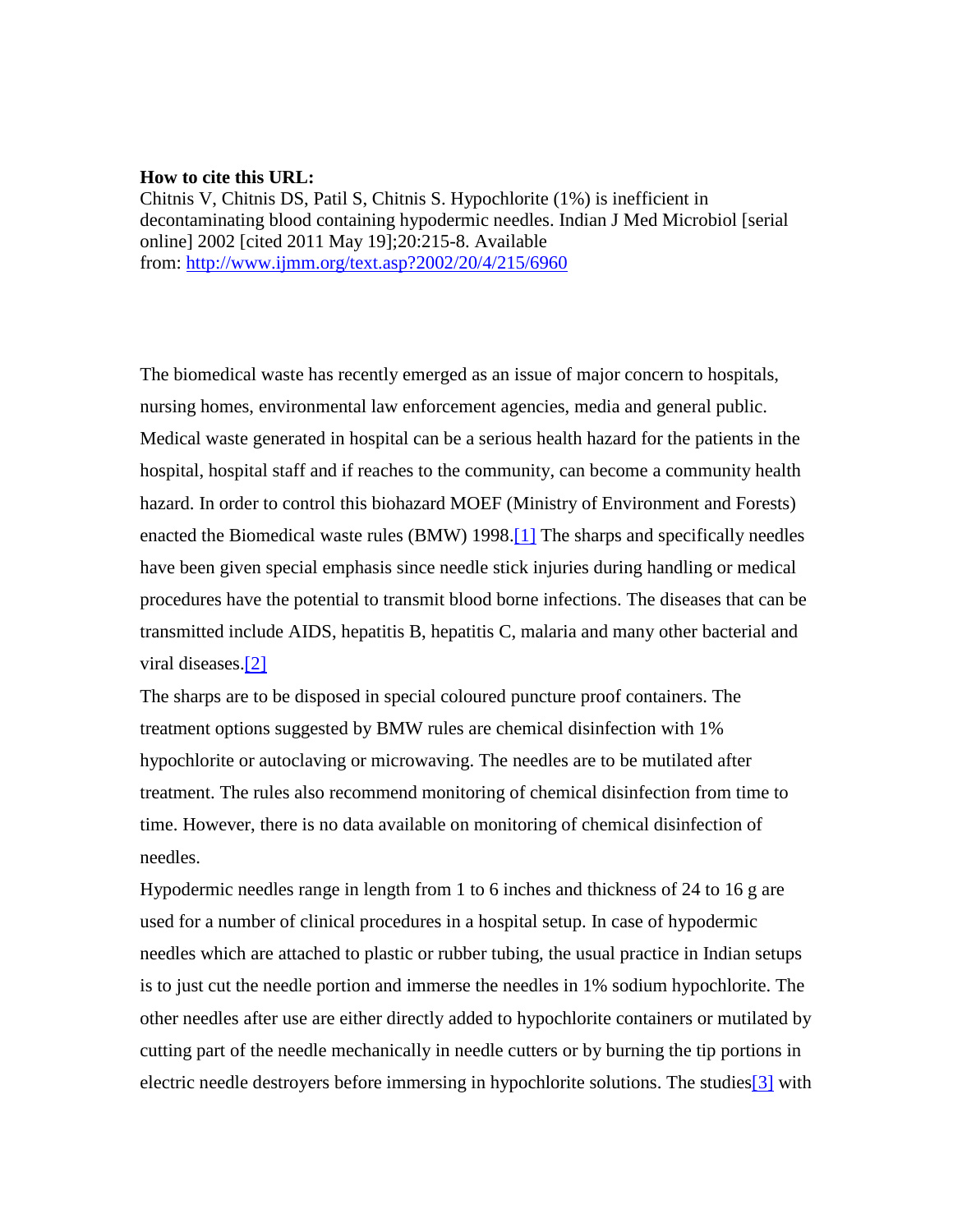bacterial challenges to test the efficacy of chlorine releasing solutions are numerous but chlorine solutions used have been in the range of  $(0.0003$  to  $0.25\%$ ). The only stud[y\[4\]](http://www.ijmm.org/article.asp?issn=0255-0857;year=2002;volume=20;issue=4;spage=215;epage=218;aulast=Chitnis#ref4#ref4) with organic soiling used albumin (1%) and plasma (10 to 50%) which rendered 0.25% hypochlorite totally ineffective. Further, in a study<sup>[5]</sup> blood was used as organic material using *Staphylococcus aureus* as the challenge organism and quantitative suspension test was performed using 1% hypochlorite. To the best of our knowledge, studies on efficacy of hypochlorite have been undertaken for conditions simulating spillage but not for needle decontamination. The penetration of hypochlorite into the narrow lumen of needles, especially those filled with blood and body fluids, remains doubtful. Surprisingly scientific data to prove the efficacy of 1% hypochlorite for decontamination of hypodermic needles is not available. Hence, this study was designed to determine the efficacy of 1% sodium hypochlorite for disinfection of contaminated hypodermic needles with or without blood as organic soil.

~ Materials and methods

### *Sodium hypochlorite*

Sodium hypochlorite having an initial Cl2 concentration of 10% (checked by chlorinometer, Qualigens, India) was used to prepare in-use solution of 1% sodium hypochlorite.

## *Bacterial cultures*

The standard strains of *S.aureus* **SP** NCTC 6538 and *E.coli* **SP** NCTC 10418 which were procured from Haffkine Institute for Training, Testing and Research, Mumbai, were used for the experiments. Isolates of *Staphylococcus aureus*, coagulase negative staphylococci, *E.coli*, *Klebsiella* species and *Pseudomonas aeruginosa* were obtained from clinical samples of patients.

# *Bacterial inoculum*

Two sets of inoculum were used for the study :

a) Plain inoculum-Bacterial growth from fresh overnight grown nutrient agar slants were harvested in sterile normal saline to match the turbidity of 0.5 McFarland standard (1 x 108 CFU/mL). Suspension was vortexed to prevent clumping of bacterial cells.

 $\uparrow$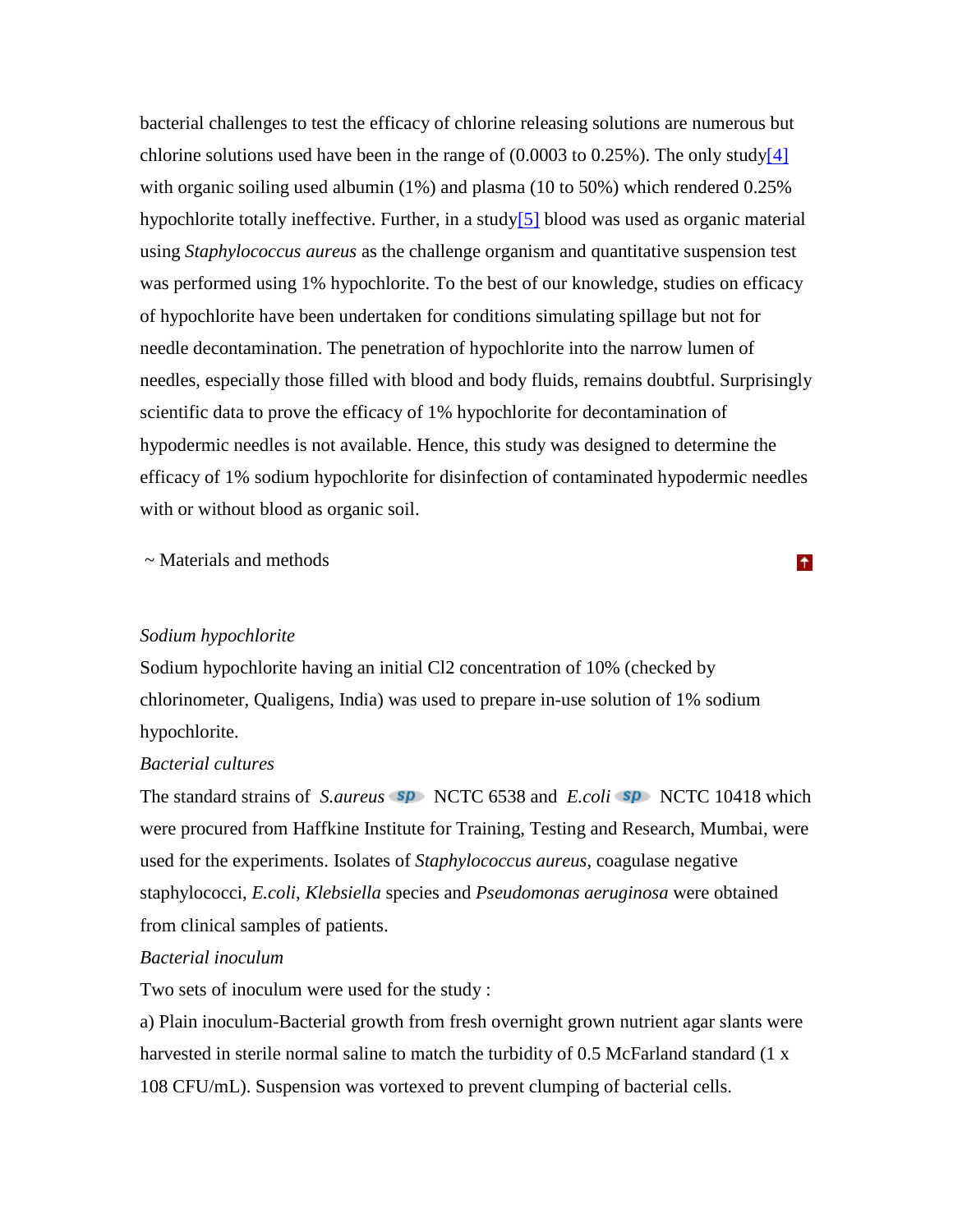b) Blood inoculum-CPDA (Citrate Phosphate Dextrose and Adenine) anticoagulated blood from blood bank was used for preparing the inoculum. Equal volumes of plain inoculum and blood were mixed to prepare the inoculum.

New sterile hypodermic needles  $(16 \text{ g})$  from blood donor set were used in the study for the experimental ease of flushing the needles and sterile 1% sodium thiosulphate solution was used after exposure of needles to neutralize residual chlorine present.

# *Procedure*

Sterile hypodermic needles were filled with inoculum (plain or in blood) by aspiration with syringe. The needles were separated from the syringe and immersed in 1% sodium hypochlorite solution (300 mL) for 30 minutes. The needles were picked up with sterile forceps and 1 mL sodium thiosulphate (1%) was passed through the needles with a sterile syringe and collected in sterile tubes. Thereafter, dilutions were made in sterile normal saline. The undiluted and serial dilutions were further subjected to viable bacterial count by plating over nutrient agar in duplicate. The plates were incubated at 370C for 48 hours. Ten needles filled with plain inoculum of bacteria were exposed to hypochlorite solution in each experiment and a second set of ten needles filled with inoculum in blood were exposed similarly. As a control, three needles in each experimental set were filled up with plain and blood containing bacterial inoculum and immersed in normal saline and processed like exposed test needles. The experiments were repeated second time using identical number of needles for test and control.

## *Statistical analysis*

Post- hypochlorite exposure reduction in CFU count for the bacterial suspension in plain normal saline versus bacterial suspension in blood were compared by Wilcoxon sign rank test.

 $\uparrow$ 

## ~ Results

The survival of challenge bacteria *S.aureus* NCTC 6538 and *E.coli* NCTC 10418 in the experimental design, both for the plain and the blood containing inoculum is shown in [\[Table -](http://www.ijmm.org/viewimage.asp?img=IndianJMedMicrobiol_2002_20_4_215_6960_1.jpg) 1] and [\[Table -](http://www.ijmm.org/viewimage.asp?img=IndianJMedMicrobiol_2002_20_4_215_6960_2.jpg) 2] respectively. Greater than or equal to 5 log reduction in the bacterial count with reference to control was considered as standard level of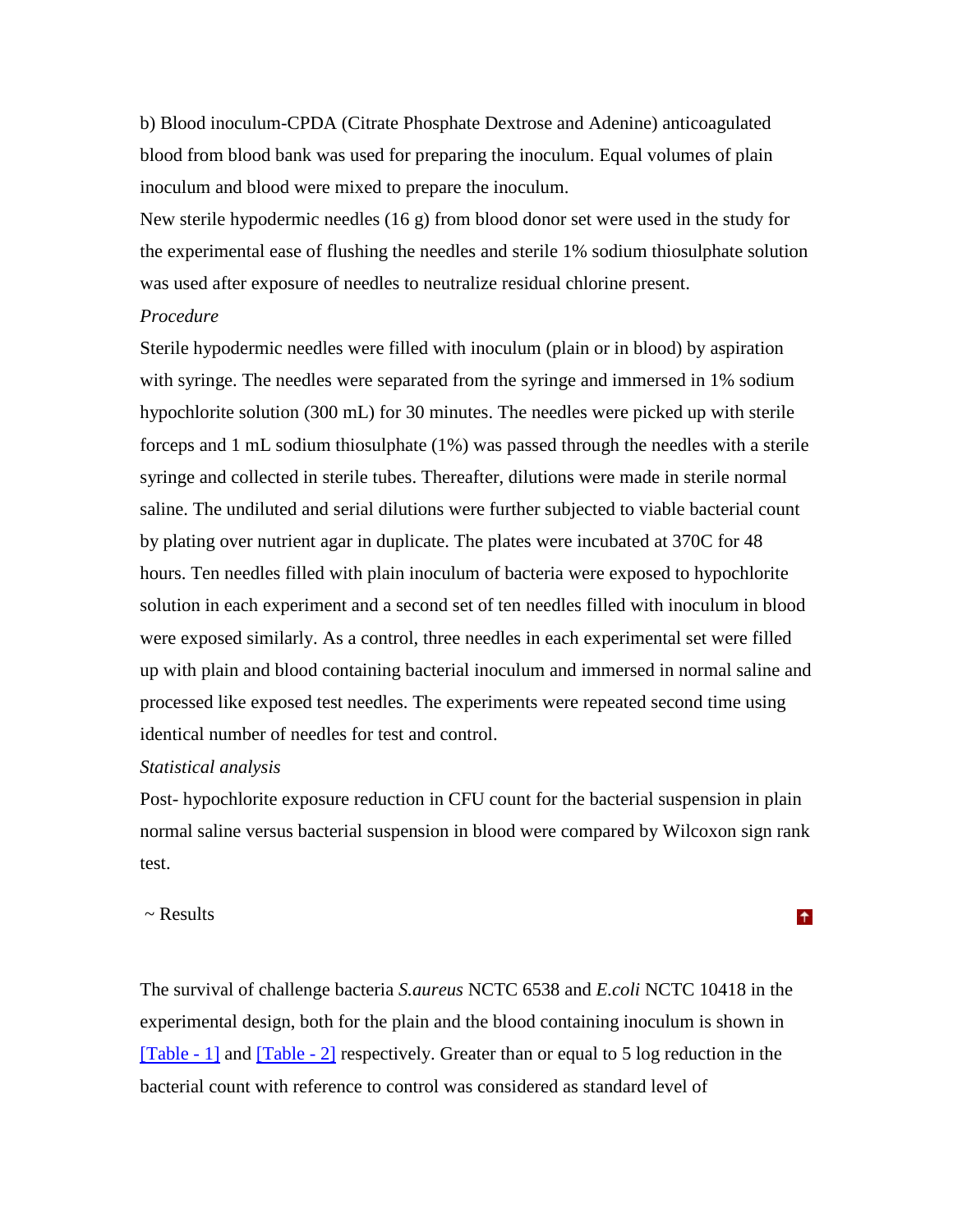disinfection[.\[4\]](http://www.ijmm.org/article.asp?issn=0255-0857;year=2002;volume=20;issue=4;spage=215;epage=218;aulast=Chitnis#ref4#ref4) The standard level of disinfection was achieved for 90% (18/20) needles contaminated with plain suspension of *S.aureus* NCTC 6538. However, only 15% (3/20) in presence of blood showed > 5 log reduction in the challenge bacterial population. Using *E.coli* NCTC 10418 as a challenge, 85% of the needles revealed standard level of disinfection with plain bacterial suspension whereas only 30% of the needles were disinfected when the challenge was in the presence of blood. The summarized results of bacterial challenges with clinical isolates are shown in [\[Table -](http://www.ijmm.org/viewimage.asp?img=IndianJMedMicrobiol_2002_20_4_215_6960_3.jpg) 3]. The results were similar to those for the standard strains of *S.aureus* and *E.coli*.

### ~ Discussion

Hypodermic needles form a major proportion of the hospital waste among sharps and disinfection with 1% hypochlorite of the needles has been one of the treatment options in the BMW rules. The disinfection is necessary for even the injection needles undergoing partial destruction in the electric needle destroyer since only part of the needle gets melted in the instrument and the left out portion may have the blood borne pathogens. In the present experimental work, large bore needles were used  $(16 \text{ g})$  so that flushing of the needles after the treatment could be done easily. However, it is not likely to affect the experimental conclusions and on the contrary penetration of hypochlorite in the small bore needles may be more difficult. Documented report[s\[5\]](http://www.ijmm.org/article.asp?issn=0255-0857;year=2002;volume=20;issue=4;spage=215;epage=218;aulast=Chitnis#ref5#ref5) of infections transmitted by needles are for HIV, hepatitis B, Brucellosis [More Details,](javascript:openWin() leptospirosis, diphtheria and staphylococcal endocarditis. Our experimental data suggests that even needles filled with plain bacterial suspension failed to be disinfected to an extent of 10 to 15%. Further, it was very disturbing to observe that 85% of needles filled with *S.aureus* and 70% of needles filled with *E.coli* suspended in blood failed to show reduction in bacterial viability of equal or more than 5 logs. Similar observations were seen in the challenge study using clinical bacterial isolates. Thus the recommended needle decontamination procedure has failed to achieve proper decontamination of needles under this designed challenge study. The viral challenge studies were not possible due to experimental difficulties but one may extrapolate the inference for viruses as well. Blood is known to be an interfering factor in action of hypochlorite but the purpose of our

#### $\uparrow$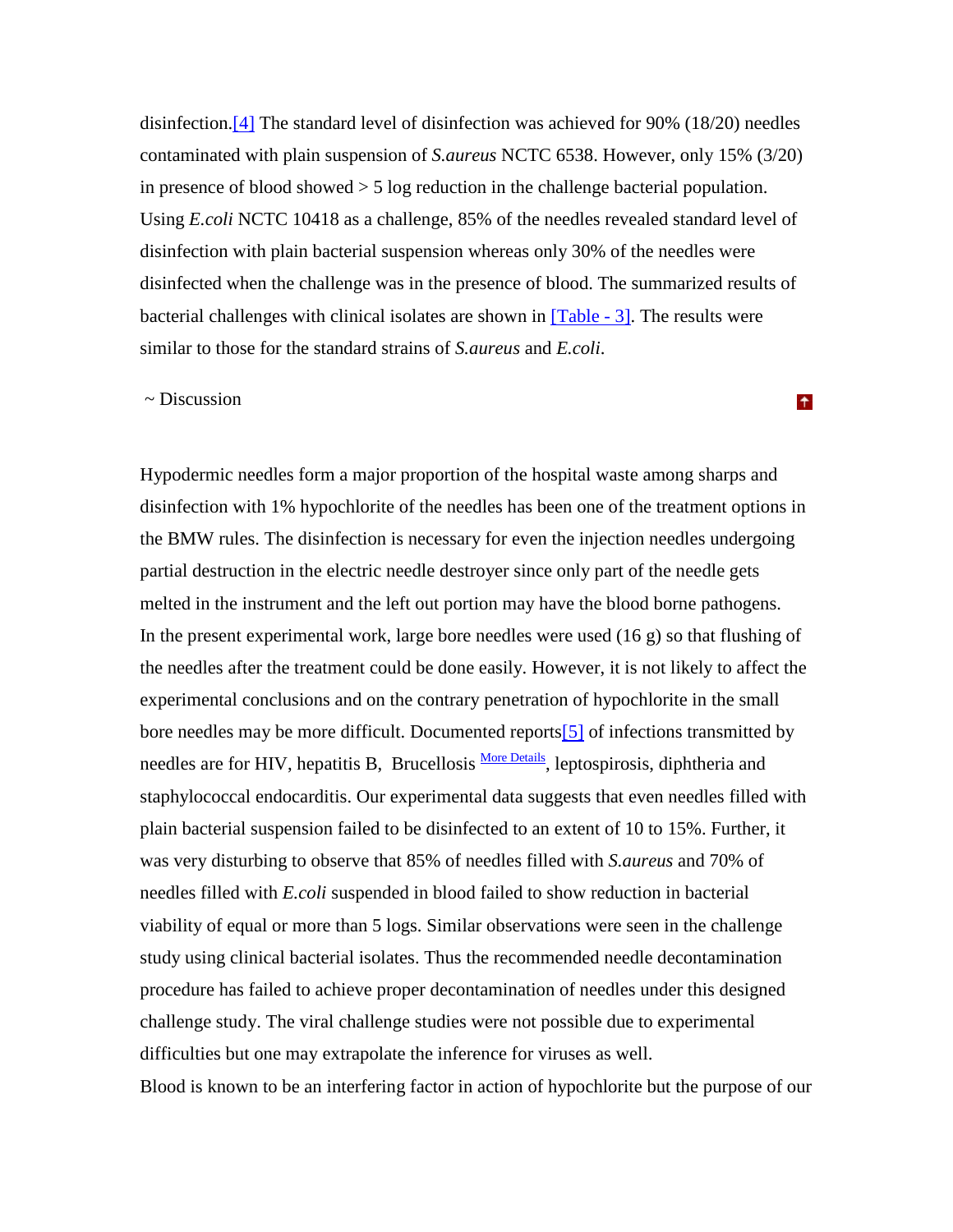study was to highlight the inefficiency of needle decontamination procedure using 1% hypochlorite[.\[4\]](http://www.ijmm.org/article.asp?issn=0255-0857;year=2002;volume=20;issue=4;spage=215;epage=218;aulast=Chitnis#ref4#ref4) Our design has used CPDA (anticoagulant) containing blood but clotted blood in the needles is likely to make the entry of hypochlorite even more difficult. The experiment was designed taking standard bacterial challenges and neutralizer solution. The standard log reduction (greater than or equal to 5 log) in challenges as used in quantitative suspension tests for disinfection testing was used in this study to interpret the results[.\[4\]](http://www.ijmm.org/article.asp?issn=0255-0857;year=2002;volume=20;issue=4;spage=215;epage=218;aulast=Chitnis#ref4#ref4) The design has tried to simulate the practice of disposal of needles in field conditions.

CDC has recommended concentrated sodium hypochlorite (5.25%) for decontamination of drug syringes and needles due to difficulty in cleaning the inside of needles[.\[6\]](http://www.ijmm.org/article.asp?issn=0255-0857;year=2002;volume=20;issue=4;spage=215;epage=218;aulast=Chitnis#ref6#ref6) They have also recommended an extensive procedure of precleaning with water, rinse with concentrated bleach and so on. This was specifically to reduce the risk of HIV transmission by injecting drug users who reuse or share a needle or syringe. In a busy hospital practice it is very difficult to follow the elaborate CDC procedure for needle decontamination using concentrated bleach. In addition, CDC itself has expressed doubts on inactivation of HIV by bleach as a disinfectant.

To conclude, the submitted data is alarming and authorities must take a serious note to amend the BMW rules to recommend heat treatment (autoclaving or hot air oven) for disinfection of used needles in medical care facilities and not to allow chemical disinfection of needles using hypochlorite or bleaching powder.

 $\uparrow$ 

 $\uparrow$ 

#### ~ Acknowledgements

The authors are grateful to the CSIR EMR (SRF award) to Mr.V Chitnis and management of Choithram Hospital and Research centre, for providing the required support to carry out this research work.

~ References

[1.](http://www.ijmm.org/article.asp?issn=0255-0857;year=2002;volume=20;issue=4;spage=215;epage=218;aulast=Chitnis#ft1#ft1) Ministry of Environment & Forests Notification, New Delhi. *Bio-medical waste (Management and Handling) Rules, 1998*.